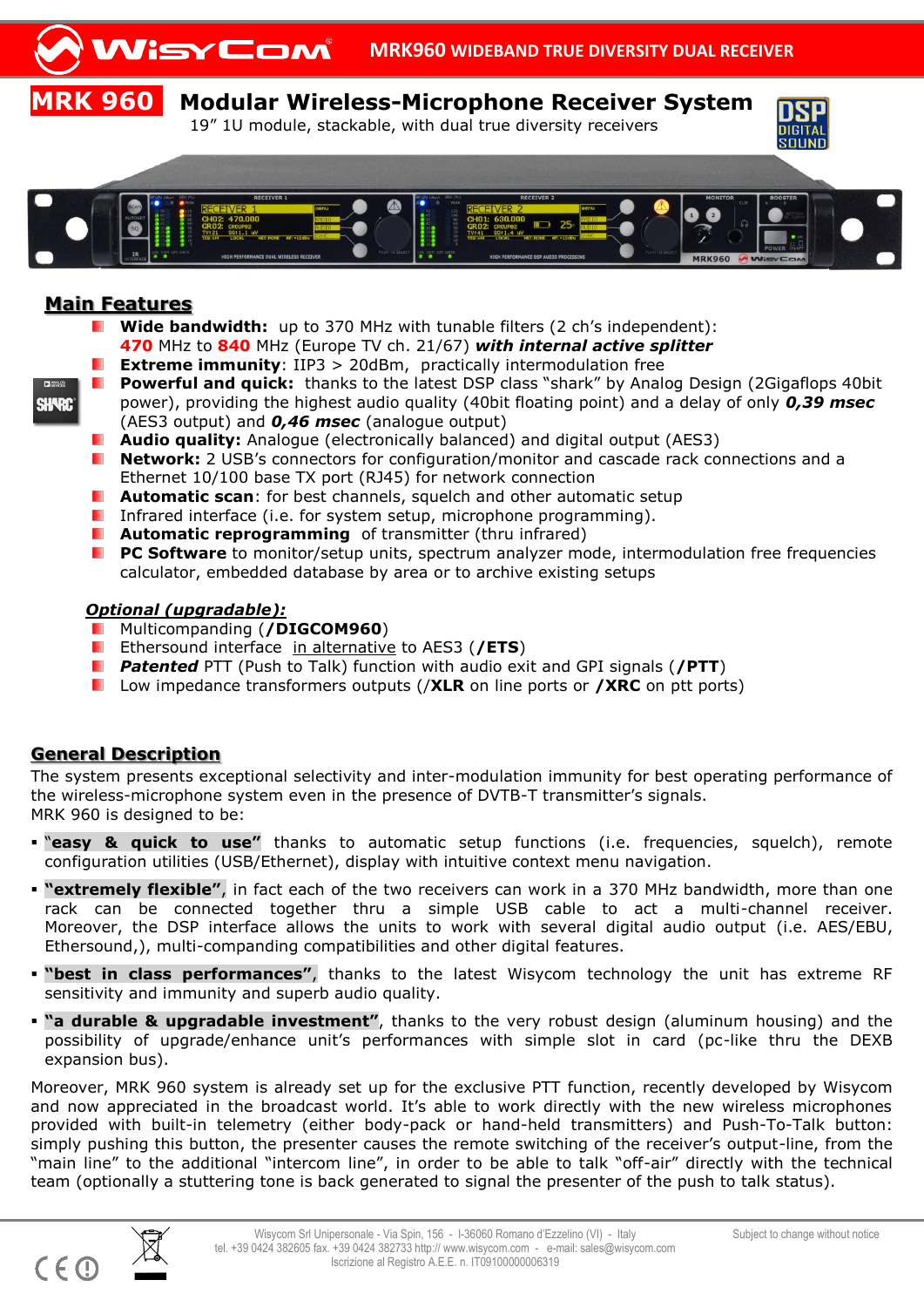# **MRK 960 Modular Wireless-Microphone Receiver System**

19" 1U module, stackable, with dual true diversity receivers



### **TECHNICAL SPECIFICATIONS**

- Frequency ranges : up to 370 MHz switching bandwidth in 470/940 MHz
- Switchable channels : 2400 managed in 40 groups ofr 60 frequencies completely user customizable
- Frequencies : microprocessor controlled PLL frequency synthesizer circuit, with 25 KHz minimum step.
- Frequency error  $:$  <  $\pm$  2.5 ppm, within the rated temperature range.
- Temperature range :  $-10 \div + 55$  °C.
- Modulation : FM (50µs de-emphasis), other de-emphasis can be pre-set on request and can be recalled from the menu.
- Nominal deviation :  $\pm 40$  KHz @ 1 KHz,  $\pm 65$  KHz peak (Max acceptable deviation =  $\pm 80$  KHz).
- "A" / "B" antenna inputs : with BNC type female connectors.
- RF input impedance : 50 ohm (SWR  $\lt$  1:2).
- Sensitivity **[1]** : < 0.9 µV (-1 dBµV), for SND/N = 52 dBA**[2]**, in the whole switching-range;
- $<$  10  $\mu$ V (+20 dB $\mu$ V), for SND/N = 115 dBA**[2]**, in the whole switching-range.
- Amplitude response : < 0.2 dB (for RF input signal: +4 dB $\mu$ V ÷ +120 dB $\mu$ V).
- Co-channel rejection :  $> -3.5$  dB @ 2 µV RF;  $> -1.5$  dB @ 100 µV RF.
- Adjacent chan. selectivity: > 90 dB @ ± 300 KHz.
- Spurious rec. rejection : > 90 dB.
- IF image rejection : > 110 dB.
- IIP3 :  $\geq$  = +20 dBm (typical)
- Spurious emissions :  $< 1$ pW (typical. = 0.1 pW).
- Squelch : *signal strength squelch:* with menu adjustable threshold and "adaptive type" working: the receiver adapts itself automatically to different conditions of both medium strength and speed variation of the received signal; - *tone-squelch:* it works by decoding the special key, sub-carrier (digitally modulated) present on the carrier of the actual *Wisycom* transmitters. The tone squelch function can be inhibited for compatibility with other types of transmitters.
- Noise Reduction system : compander circuit, can be pre-set (or switched off) to the following modes:
- ENR (*Wisycom* Extended-NR) as default;
- CUSTOM (to be compatible with other brands transmitters).
- AF line output electrically balanced on XLR-3M connector (**option XRL**, transformer with 30 Ohm imp.)
- AF line output level : +12 dBu (3.1 Vrms) @ nominal deviation.
- AF line output peak level : +20 dBu (7.75 Vrms).
- AES3 on XLR-3M with word clock in/out
- AF bandwidth : 40 Hz  $\div$  20 KHz.
- Frequency response :  $\lt \pm 0.5$  dB ( $\pm 0.2$  dB typ.) in the 50 Hz  $\div$  19 KHz range.
- Distortion :  $< 0.3$  % (0.10 % typ.) @ peak deviation.
- SND/N ratio **[1]** > 115 dBA (118 dBA typ.) **[2]**.
- Monitor output : 1/4" (6.3 mm) stereo jack connector.
- Monitor output level : max 6 Vrms / 150 ohm.
- Monitor out impedance : 100 ohm for auricle.
- Diversity technique : true-diversity (Twin receiver circuits).
- Bar-graph meters : RF field strengths (both "*A*" and "*B*" inputs) AF deviation (5% ÷ 150%), with peak-hold mode.
- Display: 64 x 256 OLED (yellow)
- Calibrating AF tone : 1 KHz, +12 dBu (other on request).
- Powering : 99  $\div$  138 Vac and 187  $\div$  264 Vac, with automatic switching / 100 VA max.
- Dimensions : 19"/1U.
- 2 USBs type A/B for network connection and devices cascade
- 10/100 Base TX Ethernet port on RJ45 connector

Note **[1]**: ENR-system included. Note **[2]**: RMS value, A-weighted, 22 Hz / 22 KHz, and referred to the peak deviation.

#### *The MRK 960 Receiver System complies with ETSI 300 422.*

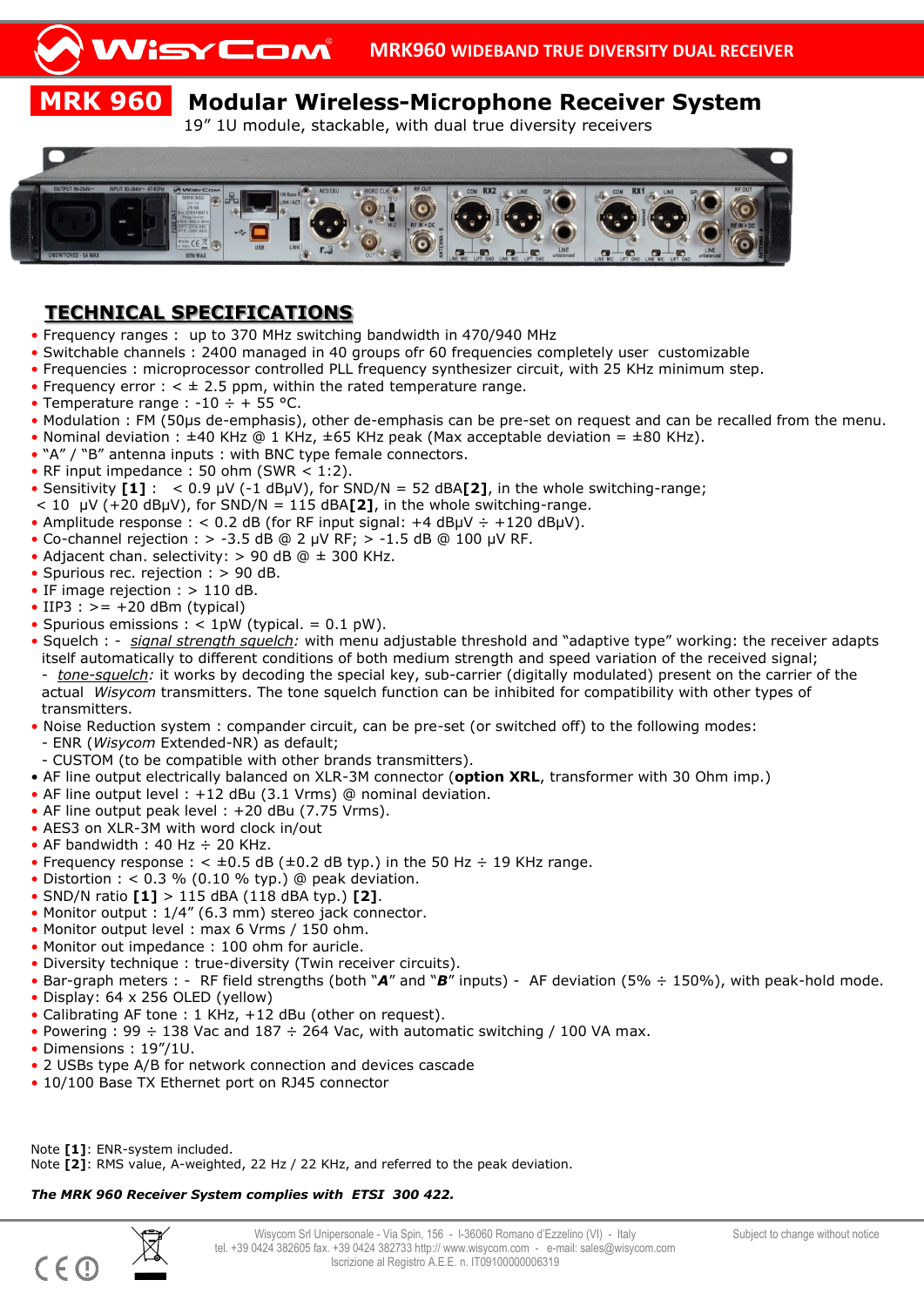# **DIGITAL OPTIONS**

## **MULTICOMPANDING (DIGCOM960 option)**

Mrk960 system has a powerful core digital sound processor capable or **40bit floating point operation** at 2 Gigaflops (Shark™ by Analogue Device). It is able to deliver a full digital emulation of most analogue compander chipsets with the highest quality and with a delay of 390 usec (AES3 output) and 460 usec (analogue output).

This option allows emulation of SA572/SA575 and rms detector.

### **ETS950**

This option upgrades the receiver with add 2 digital audio ETHERSOUND outputs.

Thanks to this additional board MRK950/960 can interoperate in a ETHERSOUND audio distribution network delivering crystal clear audio and low time latency (0,6 msec) through a legacy 10/100 Base TX network.



Ether

# **ACCESSORIES**

#### **FLT950**

Kit to mount a removable air-filter on Mrk 950/960. This is installed on the left side and can be easily removed for cleaning.